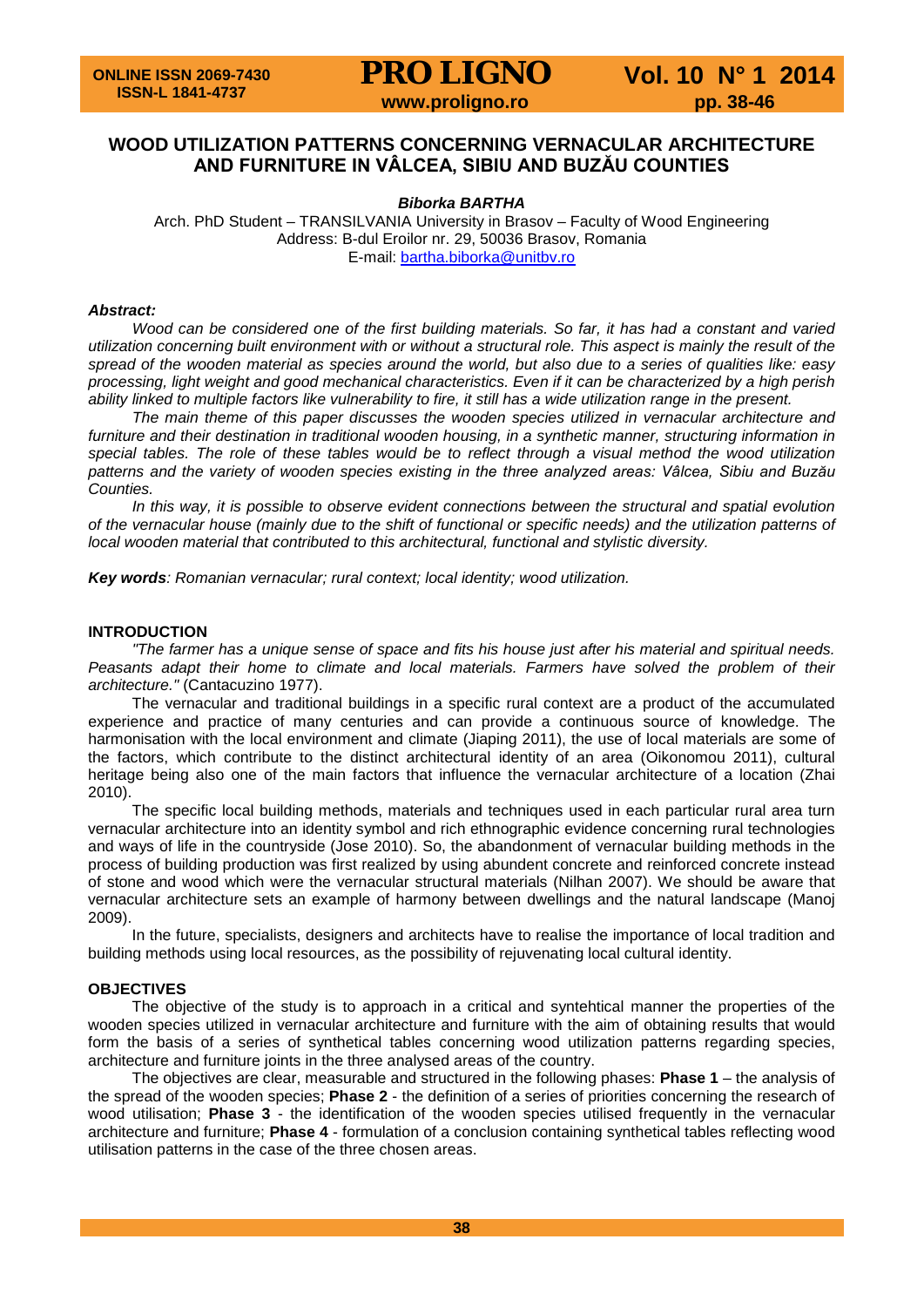#### **METHOD**

The sources that generated the research can be divided according to the study methods, the dimension of the analysed area, the type of the approach, the research methods and instruments.

The instruments used in the research were varied: critical analysis of literature and research on site, travel, sketches and photographs of study at the Village Museum "Dimitrie Gusti", Bucharest.

This analysis is based on the investigation of the wood species used in vernacular architecture and furniture by researching rural settlements specially chosen for this purpose on the following criteria: presence of specific structures in the construction and furniture, the afferent specific wooden structure, diverse methods of wood usage, the variety of species used in construction, tools and vernacular furniture. The three case studies illustrate and provide some conclusions in this respect but also provide a complementary approach to the theoretical analysis with practical experience through on-site investigation.



*Fig. 1.*

*Main wood species and the percentage of forestation on national and European level, Brownconiferous species, yellow-deciduous species (after Stănescu 1979).*

#### **Phase 1 – the analysis of the spread of the wooden species**

Framing the country (temperate climate zone) in the context of global forest resources involves identifying three main forest areas: 1) *coniferous forests* (spruce, fir, pine) with the poor presence of deciduous wood species in the South zone of the Eastern and Southern Carpathians, 2) *mixed forests*, coniferous and deciduous species occupying rich soils (hills and plains) 3) *xerophyte forest species*, including shrubs with tough leaves (in Dobrogea, Apuseni Mountains).

The European forest area can be classified according to the criterion of accessibility resulting from the total area of 135600ha 132600ha as accessible and only 3,000ha as inaccessible. This shows that from the total of 28.3% forest / land area 27.5% are accessible. The main species of wood of the country and the percentage of forestation can be seen in the figure above (Stănescu 1979).

#### **Phase 2 - the definition of a series of priorities concerning the research of wood utilisation**

One of the main priorities of the investigation was the identification of the available local wooden resources that determine the utilization patterns of the rural communities existing in the areas that were chosen for the research. Based on this analysis a series of tables were elaborated, reflecting in a visual manner the patterns concerning local wood usage in the Romanian rural context.

#### **Phase 3 - the identification of the wooden species utilised frequently in the vernacular architecture and furniture regarding Vâlcea, Sibiu and Buzău Counties**

The structural resistance of buildings is primarily made of wood species as spruce, fir, and occasionally pine. The naturally most resistant species is larch, but its presence among the wooden species of our country is low. Generally it is recommended that wooden elements should be protected from the weather, or partially exposed to its action. It is preferred to choose a species which naturally has a higher durability, instead of using the chemical protection of wood, due to environmental considerations.

The main coniferous species used in our country are the following: spruce and fir without any outstanding differences between them, the mechanical characteristics being virtually identical; a wide range of structures are made of these species, the main difference between them is that the wooden structure of the fir does not present resin channels and the knots of the tree are generally thicker than those of the spruce, no significant chromatic differences can be observed in cross section concerning the two species;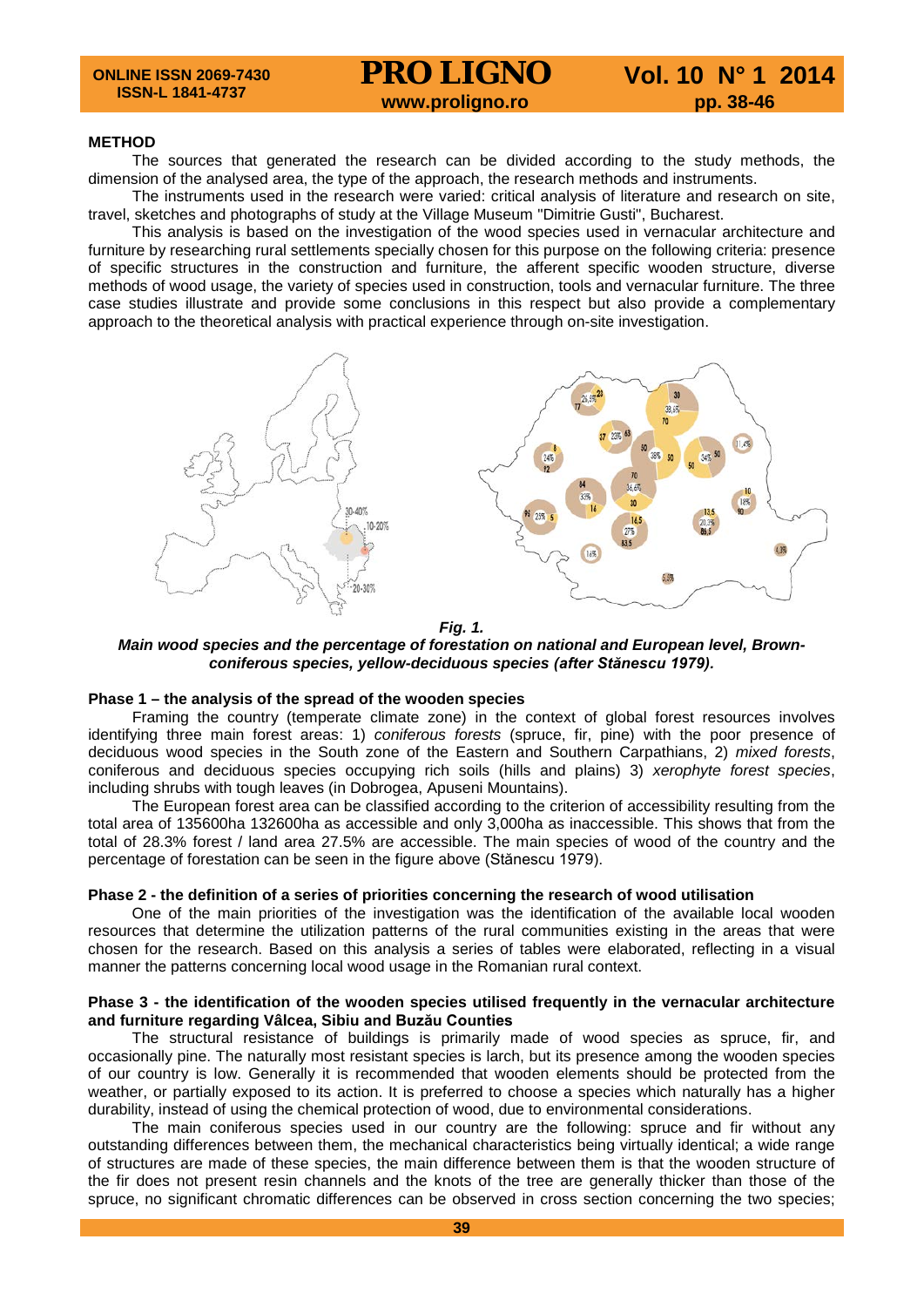**ONLINE ISSN 2069-7430 ISSN-L 1841-4737**

## **PRO LIGNO** Vol. 10 N° 1 2014<br>www.proligno.ro pp. 38-46

the *pine* as a wooden species is less common in our country; its mechanical characteristics are different depending on its varieties; the heartwood of the species is easily recognizable by its color and its better resistance to insects and fungi attack, compared with fir and spruce; *larch* is the species with the highest natural durability and superior mechanical characteristics, it grows sporadically in spruce and fir forests; it presents sapwood and heartwood and is successfully used in exterior and interior coatings (Lăzărescu 2010).



*Fig. 2. National spread of the wooden species utilised in vernacular architecture and furniture concerning Vâlcea, Sibiu and Buzău Counties.*

Softwood is primarily used in the formation of the structural frame concerning vernacular housing which is composed of resistance elements subjected to compression perpendicular to the fibers or parallel to the fibers or elements subject to bending and to a lesser extent to traction. When the predominant load is perpendicular to the fibers, as in the case of foundation pillars placed directly on the ground, oak is used primarily. Fir is also used for coating; spruce and pine can be used for inside and outside, windows, doors, flooring, roofing, and fencing.

The deciduous species used mainly in our country are the following: *oak*, known for its superior resistance to fungi and insects compared to fir and spruce this being one of the main reasons why oak would be more suitable for buildings exposed to weather; as a result of its high natural durability it can be used in building components exposed to weather long period of time; *beech* has a characteristic uniformity concerning late wood and early wood, low natural durability makes it less suitable for interior construction (especially in the construction of soles, wooden mandrels, wooden wedges, stairs, floors, ceilings).

Thus, it can be concluded that in general for the construction elements coniferous species are used. Deciduous species are mainly used for the development of special items such as the soles of the contact pins or wedges also decoration items on stairs, furniture etc.

Utilization forms of wooden material can be of two main types: *round wood* obtained from tree stumps by sectioning; *sawn wood*.

#### **Method: Participants, Measures, Case study** - **Utilization methods of wood species concerning the vernacular architecture and furnishings of the studied areas**

The analysis of the wood species used in vernacular architecture and furniture concerning the rural settlements that were chosen was realized through the on-site investigation of approx. 20 households in each county (Vâlcea, Sibiu, Buzău), 80% of which containing objects (wooden furniture, tools) that were relevant for the research and could be classified. Regarding the architectural and structural analysis the features of interest were the following: specific construction details, specific local wooden structure, diverse methods of wood usage, the variety of the wooden species used in construction; whereas in the case of furniture the following features were taken into account: wooden species, design, destination, date of manufacturing, joints.

The conclusion regarding the wood utilization patterns for each area will be presented in a synthetic summarizing table that identifies the existing and used species in each case study.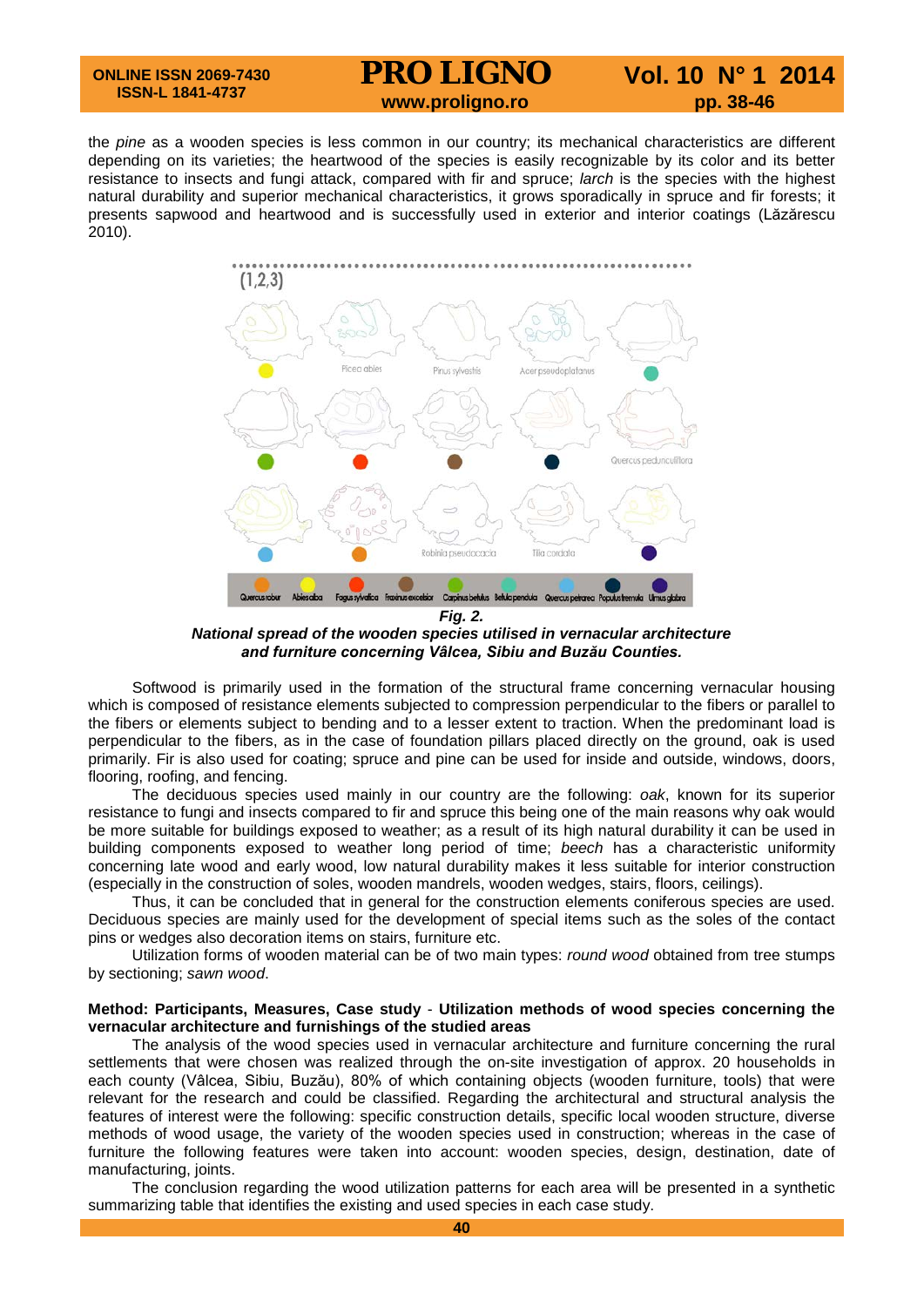**ONLINE ISSN 2069-7430 ISSN-L 1841-4737**

**PRO LIGNO** Vol. 10 N° 1 2014<br>www.proligno.ro pp. 38-46

#### **Case Study (1) Vâlcea County: villages Titeşti Bratoveşti, Boişoara**

From this area comprising three villages in Vâlcea County, it was possible to identify several species with different intensity of frequency. These wooden species are: fir (*Abies alba*), birch (*Betula pendula*), hornbeam (*Carpinus betulus*), beech (*Fagus sylvatica*), ash (*Fraxinus excelsior*), European aspen (*Populus tremula*), Sessile oak (*Quercus petraea*), oak (*Quercus robur*), Black locust (*Robinia pseudacacia*), linden (*Tilia cordata*), elm (*Ulmus glabra*). Wooden species occurring frequently are beech and fir, followed by hornbeam and birch. Ash, oak, mountain elm and linden are quite common, and the oak and aspen are present to a lesser extent.

It should be noted that the presence of hardwoods (cca.70%) is higher than that of conifers (approx. 30%) and the percentage of forestation is about 36% (Stănescu 1979).





*Fig. 3.*

*Vernacular construction typology with carved horizontal fir logs resting on a plastered river stone base course and local wooden furniture – beech case, low round table with oak legs and beech top table, Vâlcea County.*

Regarding the structure of the building and housing in general, European oak is used frequently (*Quercus robur or Quercus pedunculiflora*) to perform grounds. In time, due to the reduction of the geographical spread of this species, it has been replaced by fir (*Abies alba*). Round fir logs also have replaced the oak ones. This type of round fir log structure is very common in this area and has a number of types: horizontal round structure, beam structure with pillars, mixed structures (Pănoiu 1977). For beams oak or fir wood is used mainly, but beech beams are also frequent (*Fagus sylvatica*).

Floors are generally made of fir. Regarding the timber used for protecting and decorating the facade, the range of wooden species is wider, the sieve is made of oak, willow, poplar and softwood (pine or spruce), they were tied in bundles of birch or willow twigs (*Salix viminalis*) (Lăzărescu 2010).

In addition to the species shown earlier in relation to the housing, it is possible to identify a number of species that have been used for tools. In the fabrication process of the the wooden cart wheel, the hub was made of elm (*Ulmus glabra*) and birch (*Betula pendula*) and the spokes of oak, Black locust (*Robinia pseudacacia*), or ash (*Fraxinus excelsior*). The forks were usually made of European aspen (*Populus tremula*), the rakes were often made of ash and for the carts oak or Sessile oak were used frequently.



*Fig. 4. Summarizing table of wood utilization patterns concerning vernacular architecture and furniture of Vâlcea County.*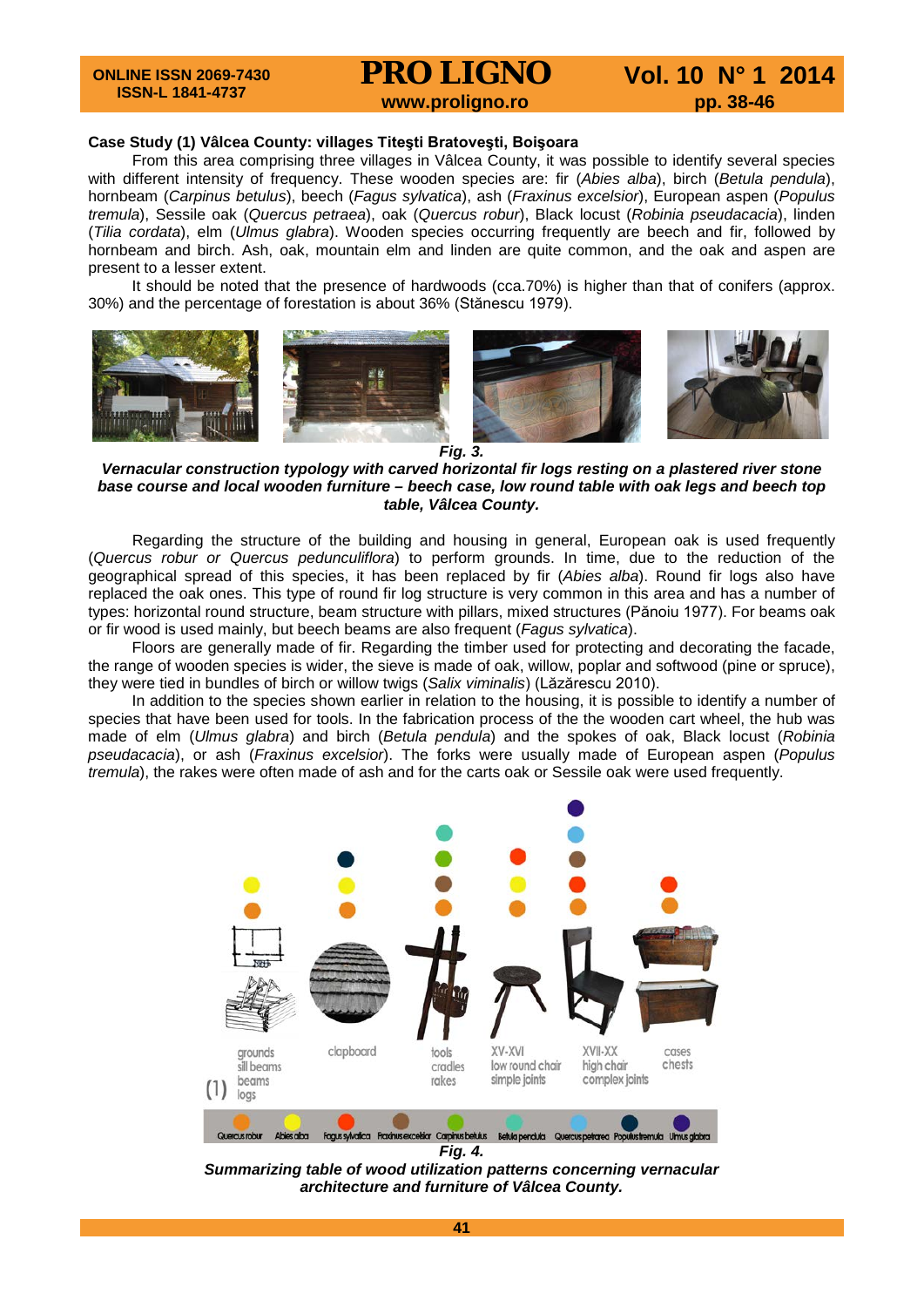#### **ONLINE ISSN 2069-7430 ISSN-L 1841-4737**

# **PRO LIGNO** Vol. 10 N° 1 2014<br>www.proligno.ro pp. 38-46

In the case of older furniture dating from the  $15<sup>th</sup>$  -  $16<sup>th</sup>$  centuries, it can be concluded that the range of the wooden species was limited to beech (*Fagus sylvatica*) and oak (*Quercus robur*). The diversification of wood processing tools caused also a diversification of the wooden species that were used: spruce (*Picea abies*), fir (*Abies alba*), ash (*Fraxinus excelsior*), maple (*Acer platanoides*), linden (*Tilia cordata*), elm (*Ulmus glabra*), plum (*Prunus domestica*), pear (*Pyrus communis*), cherry (*Prunus avium*), walnut (*Juglans regia*) (Olărescu 2012).

#### **Case study (2) Sibiu County, Răşinari village**

In this area, which includes Rășinari village of Sibiu County, were identified several species with various frequency. These wooden species were: fir (*Abies alba*), beech (*Fagus sylvatica*), ash (*Fraxinus excelsior*), European aspen (*Populus tremula),* Sessile oak (*Quercus petraea*), European oak (*Quercus robur*), linden (*Tilia cordata*), elm (*Ulmus glabra*), maple (*Acer platanoides*).



*Fig. 5. Vernacular construction typology with round fir logs resting on a plastered stone foundation.*

Wooden species occurring with high frequency are beech and fir, followed by maple, oak and aspen. Sessile oak and elm are fairly common, and linden is present to a lesser extent (Filipovici 1965).

It should be noted that the presence of deciduous trees (about 50%) and resinous (about 50%) is balanced and the forestation rate is approx. 38% (Stănescu 1979).

Regarding the construction and housing structure a significant similarity can be observed with the utilization patterns presented in the case of Vâlcea County. These species can be used for tools, but in this case the range is varied and includes species such as elm (*Ulmus glabra*), maple (*Acer platanoides*), and ash (*Fraxinus excelsior*). Cradles deserve a particular attention. *"Made from the toughest wood, brushed with butter, to avoid cracking, they were etched afterwards"* (Păcală 1915). These tools were usually made of ash and the brooms from birch twigs.



*Summarizing table of wood utilization patterns concerning vernacular architecture and furniture of Sibiu County.*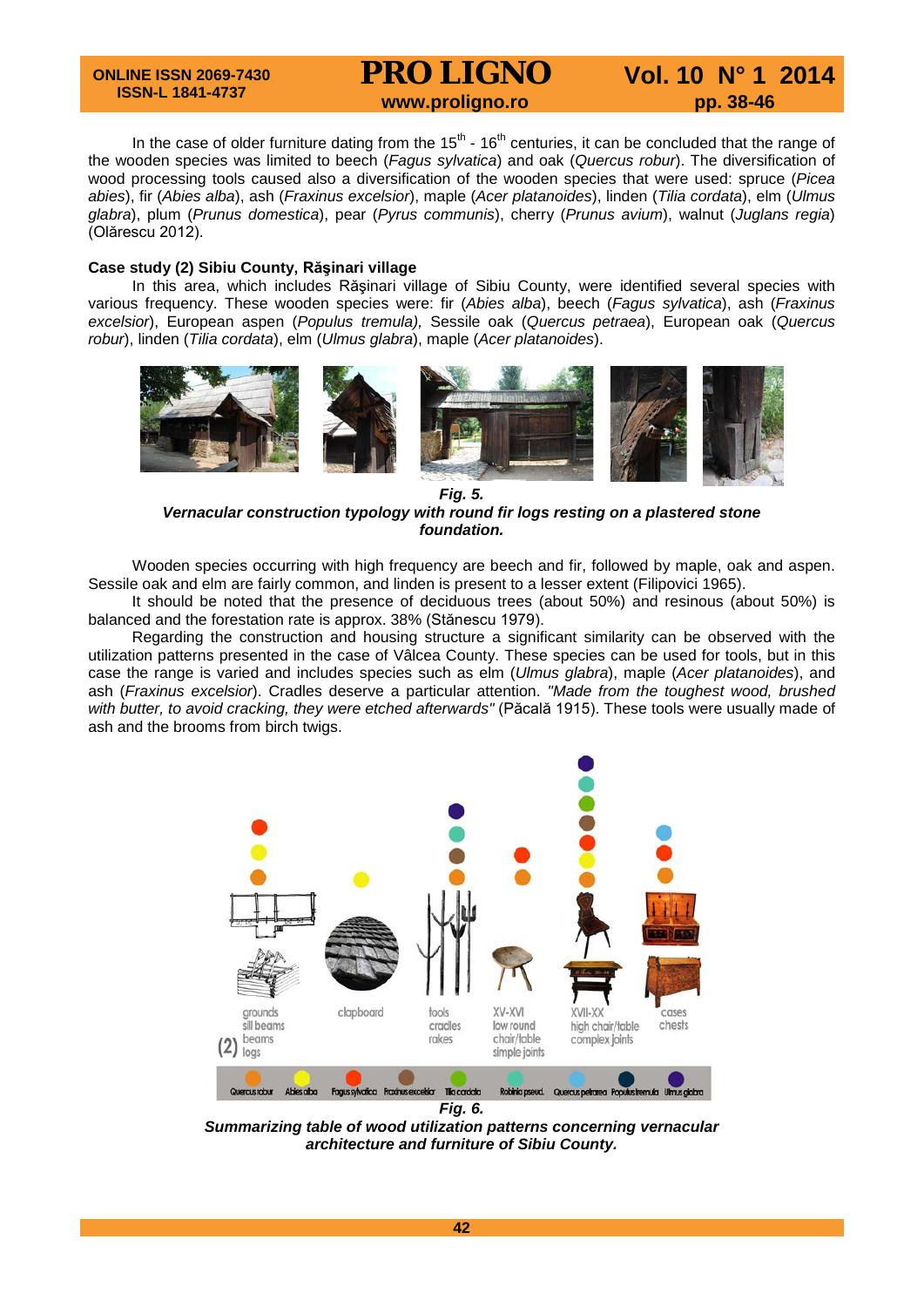In the case of older furniture, it can be concluded that the range of the wooden species was limited to two: beech (*Fagus sylvatica*) and European oak (*Quercus robur*).

Wooden chests during the 16<sup>th</sup> and 17<sup>th</sup> centuries had simple wooden connections ("stollentruhe") and were distinguished by the length of approx. 1,60m and the unusual width of the legs. The specific wooden joint configuration for that time was the "tongue and groove", and the cover of the crate was uniquely shaped with bevelled edges on the longitudinal axis. At the beginning of the 16<sup>th</sup> century decorative motifs (anthropomorphic, zoomorphic, and geometric) were created by the technique of carving and in the 18<sup>th</sup> century, the painting of wooden cases had begun. The wooden cases survived over time due to their aesthetic and functional role (used for storing clothing and later for cereals), and organization of the vernacular interior space (Malearov 2007).

The diversification of wood processing tools caused a need for more wooden species that were used in vernacular furnishing: spruce (*Picea abies*), fir (*Abies alba*), ash (*Fraxinus excelsior*), maple (*Acer platanoides*), linden (*Tilia cordata*), elm (*Ulmus glabra*), plum (*Prunus domestica*), pear (*Pyrus communis*), cherry (*Prunus avium*), walnut (*Juglans regia*) (Olărescu 2012).

#### **Case Study (3) Buzău, Chiojdu Mic village**

In this area which includes the village Chiojdu Mic – Buzău County, were identified several species as follows: fir (*Abies alba)*, birch (*Betula pendula*), hornbeam *(Carpinus betulus)*, beech (*Fagus sylvatica*), ash (*Fraxinus excelsior*), Sessile oak (*Quercus petraea*), European oak (*Quercus robur*).

Wooden species occurring with high frequency were beech, fir and hornbeam, followed by ash and birch. Holm and oak were present to a lesser extent (Filipovici 1965).

It should be noted that the presence of deciduous trees (ca. 90%) was significantly higher than the presence of resinous (ca. 10%) and the percentage of forestation reported by Stănescu (1979) was about 18%.



*Fig. 7.*

*Vernacular construction typology with veranda and round fir logs and a river stone foundation.*

Regarding the construction and vernacular housing structure a significant similarity could be observed concerning the wood utilization patterns described in case 1 and 2.

The wooden species presented in case 1 and 2 can be used for tools, but in this case the range is varied and includes species such as beech (*Fagus sylvatica*), oak (*Quercus robur*), ash (*Fraxinus excelsior*).



*Fig. 8.*

*Summarizing table of wood utilization patterns concerning vernacular architecture and furniture of Buzău County.*

**43**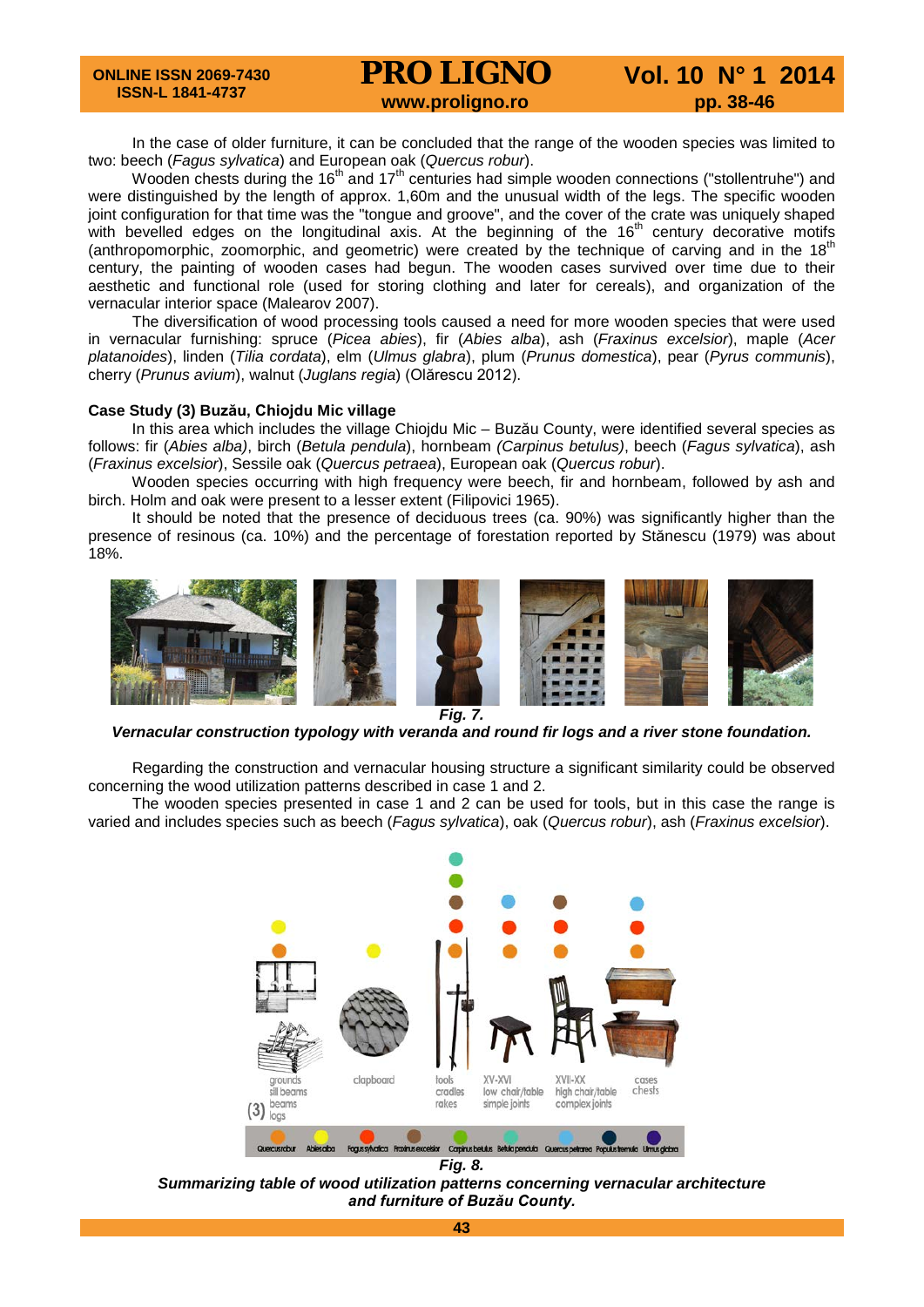Regarding furniture from the  $15<sup>th</sup> - 16<sup>th</sup>$  centuries, it can be stated that the range of the wooden species was limited to beech (*Fagus sylvatica*) and oak (*Quercus robur*). The diversification of wood processing tools beginning with the 17<sup>th</sup> century included the need for more species that were used: spruce (*Picea abies*), fir (*Abies alba*), ash (*Fraxinus excelsior*), cherry (*Prunus avium*), walnut (*Juglans regia*) (Olărescu 2012).

#### **RESULTS AND DISCUSSIONS**

#### **Phase 4 - formulation of a conlusion containing synthetical tables reflecting wood utilization patterns in the case of the three chosen areas**

After the analysis of the three selected areas (Vâlcea, Sibiu, Buzău) a summarizing table can be drawn up with the purpose of visualizing the utilization patterns through a graphic method. This table identifies the species used at present and in the past in each case study. It presents a synthesis regarding the wood utilization patterns for each area in a comparative manner.



*Fig. 9.*

*Summarizing table of wood utilization patterns concerning vernacular architecture and furniture of Vâlcea, Sibiu, Buzău County.*

It can be concluded that fir (*Abies alba*) and beech (*Fagus sylvatica*) are frequent choices concerning the structure (beams, wooden pillars, roof structure) of vernacular constructions. Concerning furniture birch (*Betula pendula*), Sessile oak (*Quercus petraea*) and aspen (*Populus tremula*) were used, hornbeam (*Carpinus betulus*) and ash (*Fraxinus excelsior*) representing the main choice concerning tools (cradles, rakes). The frequent utilization of fir and beech is due not only for their suitability but also to the availability of these wood species in the three studied areas.

The table below contains a series of structural elements of a typical wooden vernacular house, indicating their general dimensions and the wooden species utilized in a specific case: it can be clearly seen that beech (*Fagus sylvatica*) and fir (*Abies alba*), followed by Sessile oak (*Quercus petraea*) are the main choices concerning structural components and furniture.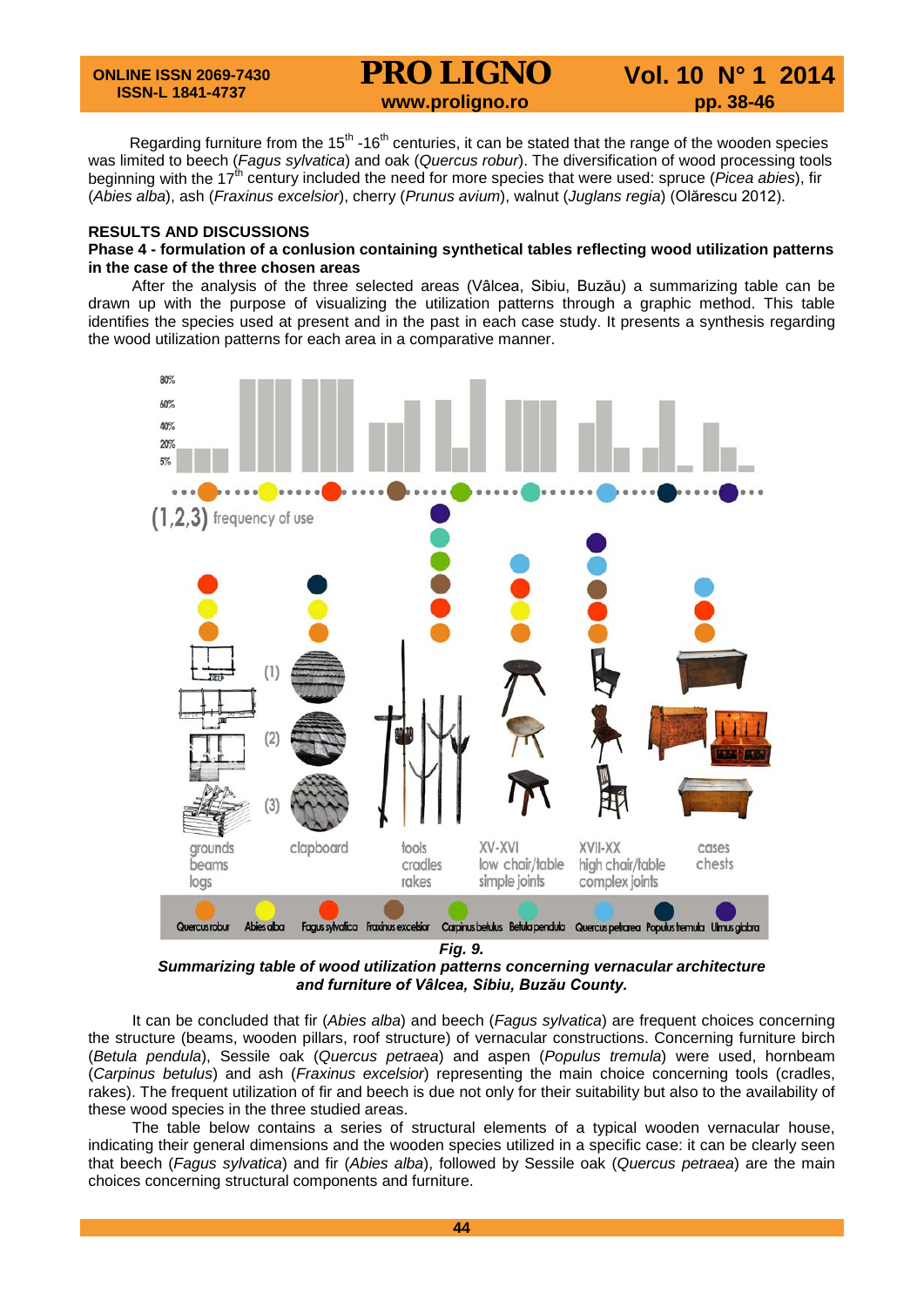

*Summarizing table of dimensions and utilization patterns concerning vernacular architecture and furniture of Vâlcea, Sibiu, Buzău County.*

In conclusion, the wood species used in general in construction and furniture in the three study cases (Vâlcea, Sibiu, Buzău Counties) starting with the main components of wooden farmhouses, were: *foundation* - foundation pits are 60-80cm deep, usually are made of the best stone mountain, filled with mortar binder, this rectangular structure is raised  $\frac{1}{2}$  - 1m from ground level and coincides with the height of the porch; *grounds or sill beams* - are usually made from hardwoods like oak (*Quercus robur*) and are arranged along the axes of the foundation walls; *beams* - are etched and arranged similar to the ground's longitudinal axis display, are made of oak (*Quercus robur*), fir (*Abies alba*), and "*can be carved on two sides and leaning one another with sides unedged* " (Păcală 1915).

The ends can be joint in various ways: ex. dovetail or gouges, and the ends will be projecting a cantilever forming an approx. 25cm wide eave); *yoke* (upper beams arranged on the top of the transversal walls, usually a house can have 3-4 yokes based on the number of rooms and these can be of oak or fir, rarely beech); *beams* (usually made of fir with round or rectangular section, or more rarely oak with rectangular section, beech rarely); *header beam* (fir or oak); *secondary beams* (smaller but more robust beams that are arranged between the yokes made of oak trunks); *rafter* (usually sectioned at the bottom to support on eaves, and on the upper side to rest on the ridge and are made of fir); *collar* (horizontal elements connecting the rafters and are made usually of fir) to the *ridge purlin* (it is the top beam of the roof where the rafters meet and are made of fir or oak); *gable* (the triangular closing of the attic is covered with a number of wooden boards, rarely it can have a small opening and it is protected from rainwater by a small guttering made of fir); *clapboard* (oak, willow, poplar and conifers) (Zwerger 2000).

#### **CONCLUSIONS**

The purpose of this paper is to identify the wooden species utilized in vernacular architecture and furniture and their destination in traditional wooden housing, in a synthetic manner, structuring information in special tables. The reason for structuring the information in special tables was to reflect through a visual method the wood utilization patterns and the variety of wooden species existing in the three analyzed areas: Vâlcea, Sibiu and Buzău Counties.

It can be concluded that the frequent utilization of fir and beech concerning the structure of the vernacular constructions is due not only for their suitability but also to the availability of these wood species in the three studied areas. Regarding furniture in the  $15^{th}$ –16<sup>th</sup> centuries, the range of the utilized wooden species was limited to beech and oak. After the  $17<sup>th</sup>$  century, the diversification of wood processing tools caused a need for more wooden species that were used in the furnishing of vernacular interiors: spruce (*Picea abies*), fir (*Abies alba*), ash (*Fraxinus excelsior*), maple (*Acer platanoides*), linden (*Tilia cordata*), elm (*Ulmus glabra*), plum (*Prunus domestica*), pear (*Pyrus communis*), cherry (*Prunus avium*), walnut (*Juglans regia*).

Therefore, the use of more sustainable construction materials and techniques represents a major contribution to the eco-efficiency of the construction industry through a more sustainable development (Niroumand 2013), the re-interpretation of contextual values (Ozgur 2007) and traditional building or